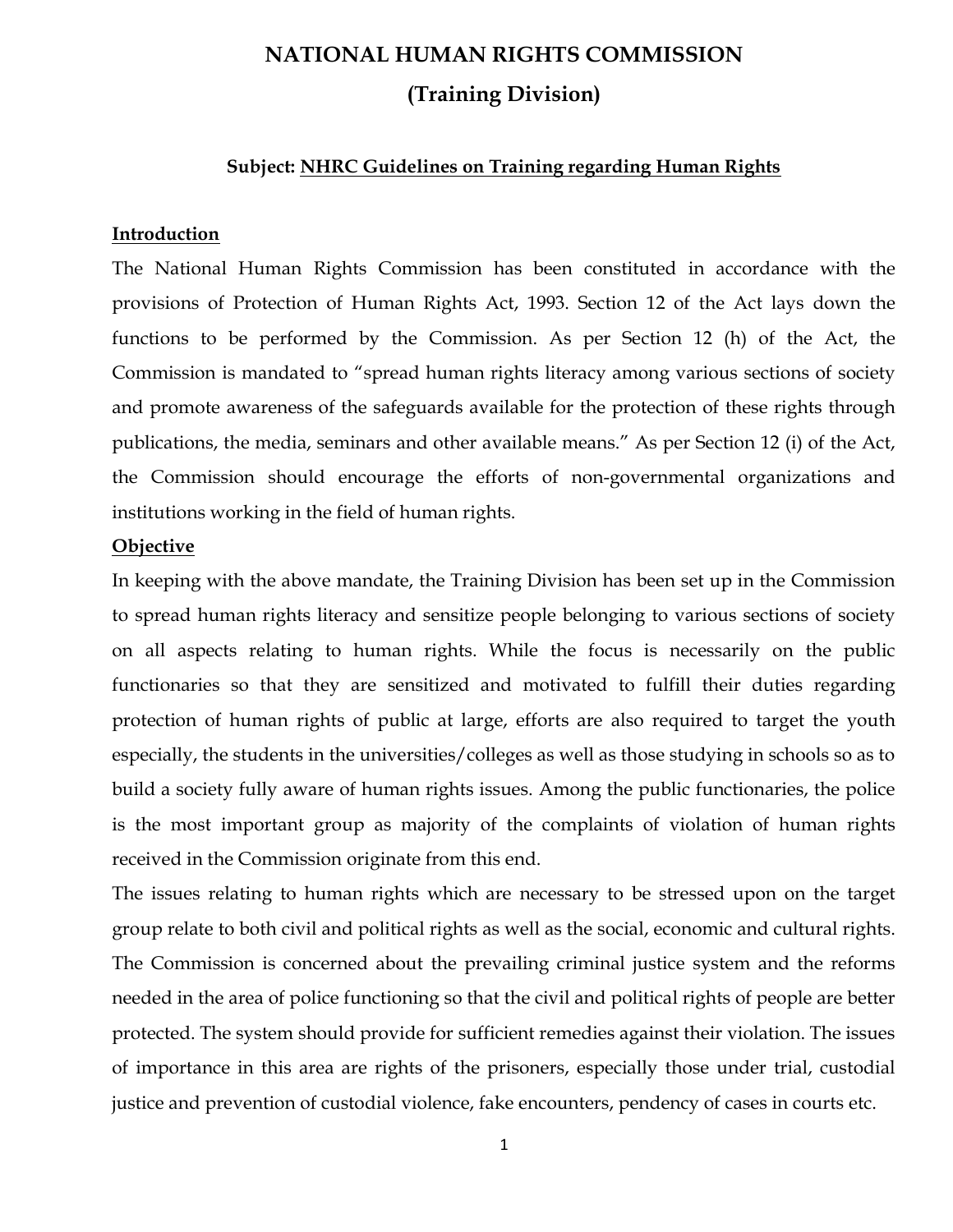At the same time, the Commission is also concerned about the need for ensuring the basic needs of people so that they are not deprived of basic necessities like food, health, housing, sanitation and clean drinking water as well as a clean environment to ensure their proper development and quality of life.

There are also issues relating to the rights of special category of people who, for various reasons have been deprived of their rights and hence need extra protection. These are the people belonging to SC/ST and other backward classes besides those to with disabilities or mentally ill persons. Rights of the women and children need special protection and hence, the need for sensitization of public regarding the needs of these special groups.

### Focus target groups

In view of the above, the Commission, besides seeking to create human rights literacy among public at large, seeks to target the following groups of people for sensitization on human rights issues :-

1. Police 2. Judiciary 3. Prison Officials 4. Government functionaries in other departments 5. Doctors, Para-Medical Staff, Nurses etc. 6. Para-Military Forces 7. Army 8. Students 9. Teachers/Principals/Education Officers

### Methodology

The Commission would carry out the sensitization effort on human rights through the following modes:-

### I. In-House Programmes

The Commission will carry out these programmes directly by its own staff duly assisted by visiting faculty. These programmes will be organized by the Commission staff, either within its own premises or at suitable venues arranged by it. These could be in the form of: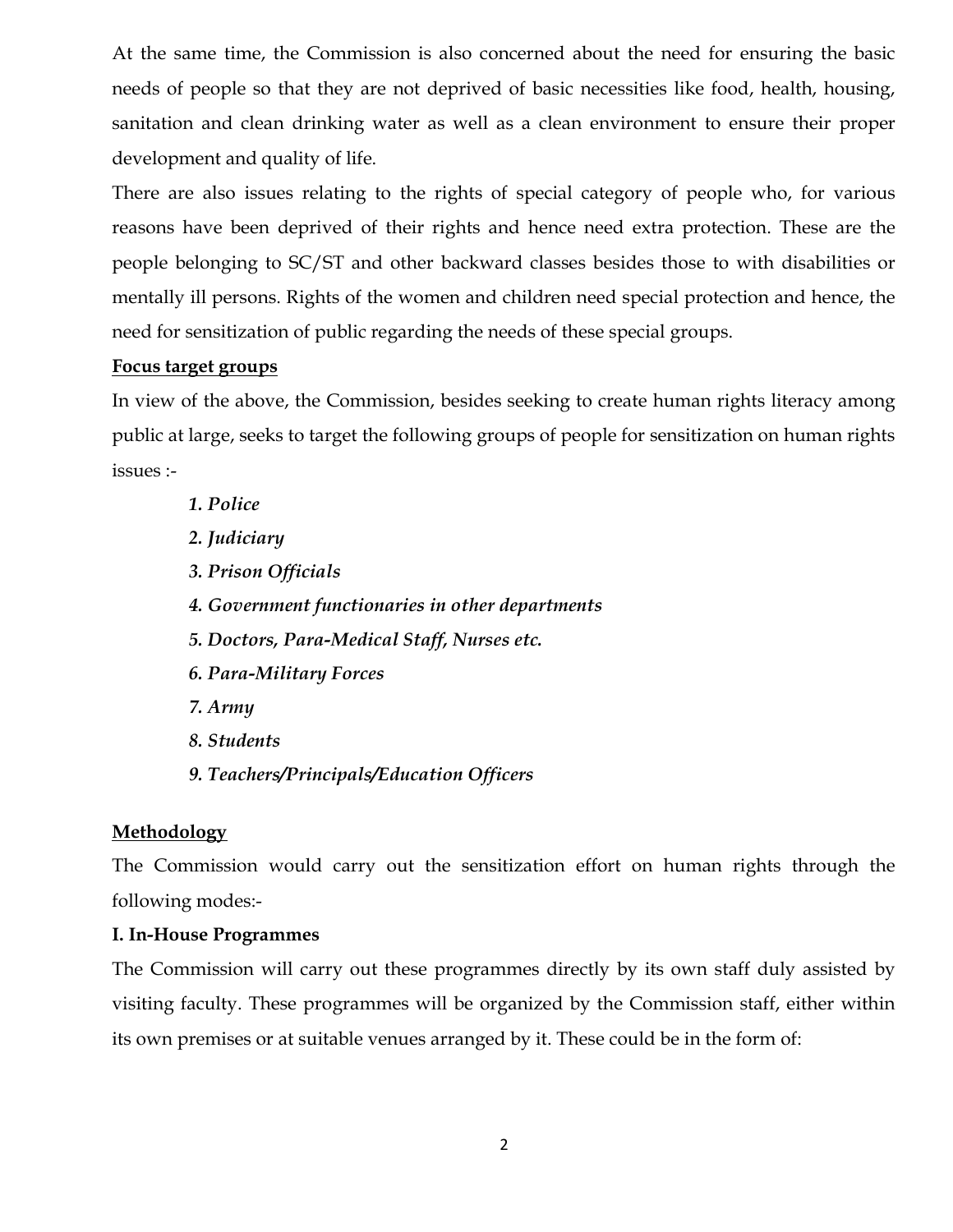#### Short Term Programmes

Short term programmes of one to three day duration in the form of conferences/seminars/workshops/lectures may be organized in house in the Commission although one day programmes would be more common. These could include programmes like orientation and sensitisation programmes for officers/staff of concerned Government Departments and NGOs working in the area of concern. These programmes could also cover programmes for probationers of different civil/police/para-military services.

### Long Term Programmes

Long term programmes could be of one to four week duration. These could combine both lecture series as well as practical exposure to the working of NHRC apart from institutions like prisons, mental institutions, credible NGOs etc. regarding their 3 functioning and living conditions. These would largely include internship programmes for students of universities/colleges.

Internship - The Commission is presently holding two types of internship programmes for University/ College students which will continue. These internship programmes are of two types which are as follows:

**Internship of one month** duration conducted twice a year i.e. in Summer (May-June) and in Winter (December-January) in the Commission premises. For these programmes, applications from the students all over the country are invited and about 60 students are selected. A stipend of Rs 8,000/- for students plus 2nd class train fare (to & fro) by shortest route from place of student studying is provided. The prize money for best intern(s) is Rs.25,000/.

The Eligibility criteria for the above one month internship programmes in NHRC would continue to be as under :

1. Students of the 4th and 5th year pursuing 5 years Integrated Law Course – (while applying).

- 2. Students of the  $2^{nd}$  &  $3^{rd}$  year pursuing 3 years L.L.B. Course (while applying).
- 3. Students of L.L.M. Course.

4. Students pursuing Post Graduate Diploma in Human Rights MA in Human Rights, Post Graduate students of Political Science, Sociology/Social Sciences, Social Work (MSW), Criminology, Public Administration, Rural Development, History, Economics, Commerce,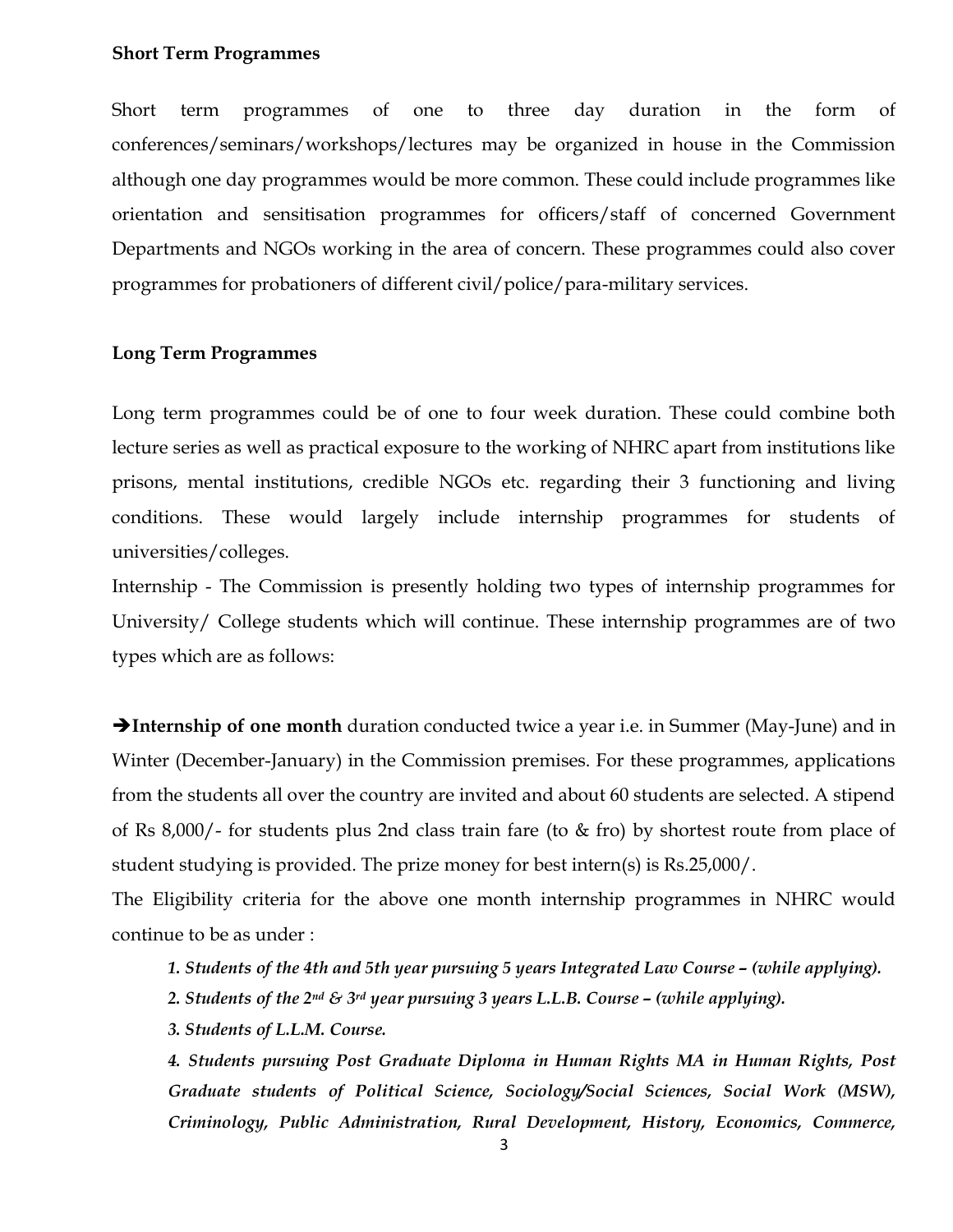Anthropology, Mass Communication, International Relations and any of the discipline of Social Sciences would be considered with preference to students pursuing their final year. Only regular students of UGC recognized universities will be eligible.

5. Efforts will be made to give representation to all categories.

6. A 500 word write up will be required to be submitted by the applicants along with application which will also serve as a basis of selection.

7. Students who have attended the regular one month Summer / Winter Internship Programmes organised by NHRC earlier will not be eligible to apply.

Besides the above, the Commission also offers opportunities throughout the year except during months of May-June and December-January, to students from various streams, especially from law stream, to have attachment with the Commission in batches on short-term basis. This internship is presently unpaid and for a period for 15 days. During this internship, the students are exposed to the functioning of various divisions of the Commission. They are also made aware of the process of complaints being attended to by the Commission as well as other issues being taken up. Allowing them interaction with the complainants also is an important feature.

### II. Collaborative Programmes with ATIs/PTIs/JTIs/similar Institutions/NGOs/ SHRCs

The second kind of programmes would be organized through the Central/State institutions like Administrative Training Institutes, Police Training Institutes, SHRCs, Judicial Training Institutions and other similar institutions apart from credible NGOs etc. While funding would be provided to such institutions for organizing the programmes, it would be ensured that they are properly monitored and observed by the officers of NHRC and a report prepared about their impact. These would be normally in the form of one to three day programmes. However, in some cases at the request of the concerned institutions, considering the needs of the target group of trainees, longer duration programmes could also be allowed. The normal one to three day programmes would be as follows:

• One day programmes would be generally for the purpose of basic human rights awareness generation for the target group of people not earlier sufficiently exposed to human rights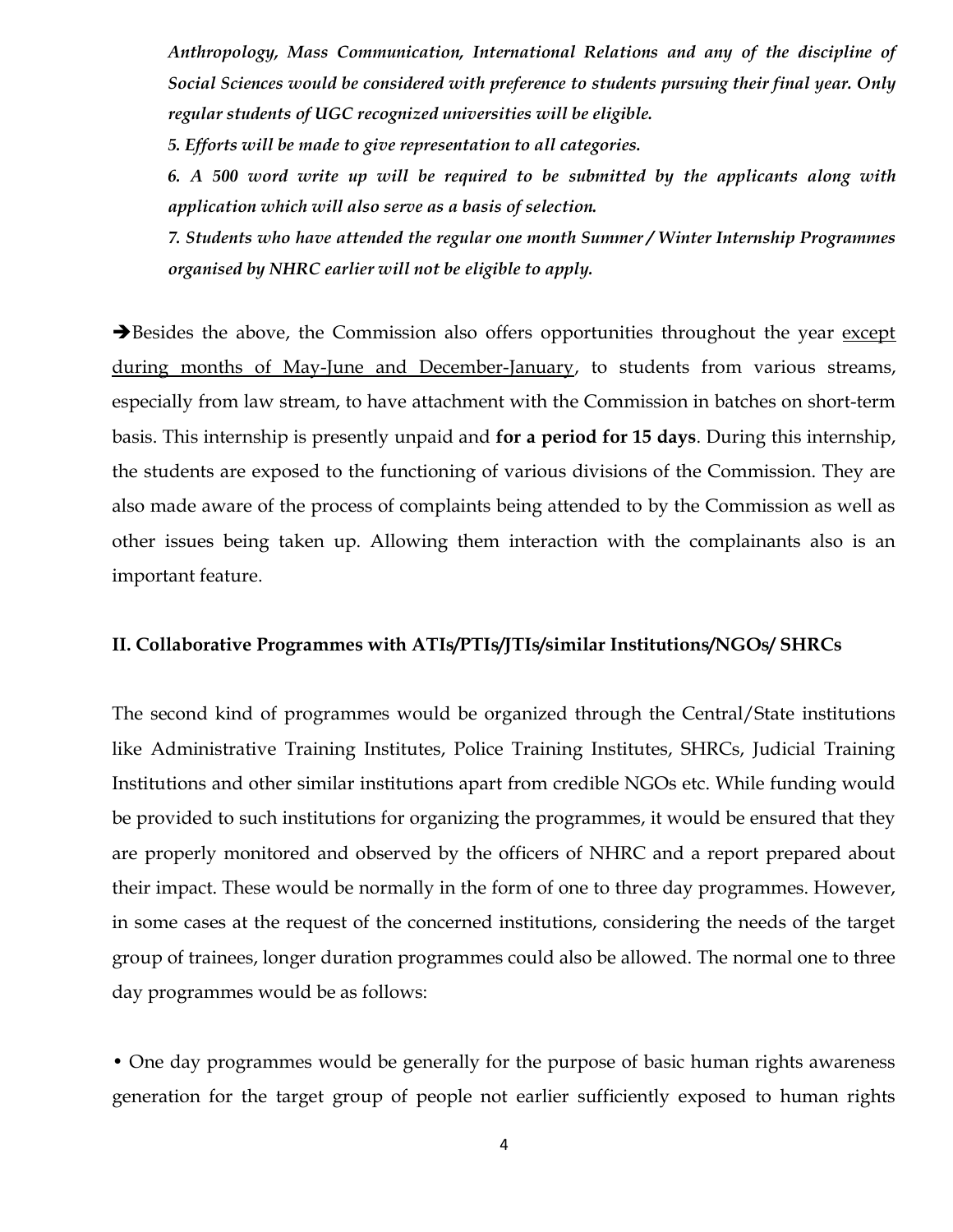issues. These would be carried out in collaboration with ATIs/PTIs/JTIs/SHRCs/Academic Institutions//NGOs and would have a minimum of 50 participants for ATIs/PTIs/JTIs/SHRCs and 100 participants for Academic Institutions/NGOs.

• Two day programmes would allowed where the objective is to create a greater focus on a particular target group and the subjects covered to be dealt with at greater detail among these group of participants who would generally be expected to be having some initial basic human rights awareness. These would also be programmes which are focussed on specific subjects on which detailed lectures followed by discussions are required to convey the specialized knowledge about the topics covered to the participants. These would be carried out in collaboration with ATIs/PTIs/JTIs/SHRCs/Academic Institutions and would generally have a maximum of 50 participants for ATIs/PTIs/JTIs/SHRCs and 100 participants for Academic Institutions/NGOs.

• Three-day Training of Trainers programmes. Such programmes would be organized with the objective to have in place, a team of master trainers in each State of the country who could impart training on different aspects of human rights in the State for which they have been imparted training for carrying out sensitization/awareness generation programmes subsequently. These would be carried out in collaboration with ATIs/PTIs/Academic Institutions and would generally have a maximum of 50 participants for ATIs/PTIs/JTIs/SHRCs and 100 participants for Academic Institutions/NGOs. A panel of such master trainers for each State will be maintained in the NHRC. They would also be involved in further training activities at State/district level.

### 5. Online Training Programmes

These would be organized as per the terms laid down in Memorandum of Understanding (MOU) or other agreement signed by NHRC with the concerned institution. However, the MOU, before signature, would require to be approved by the Commission. The financial/funding rules applicable to such programmes would be in line with the general financial/funding rules applicable to all training programmes as described below:

5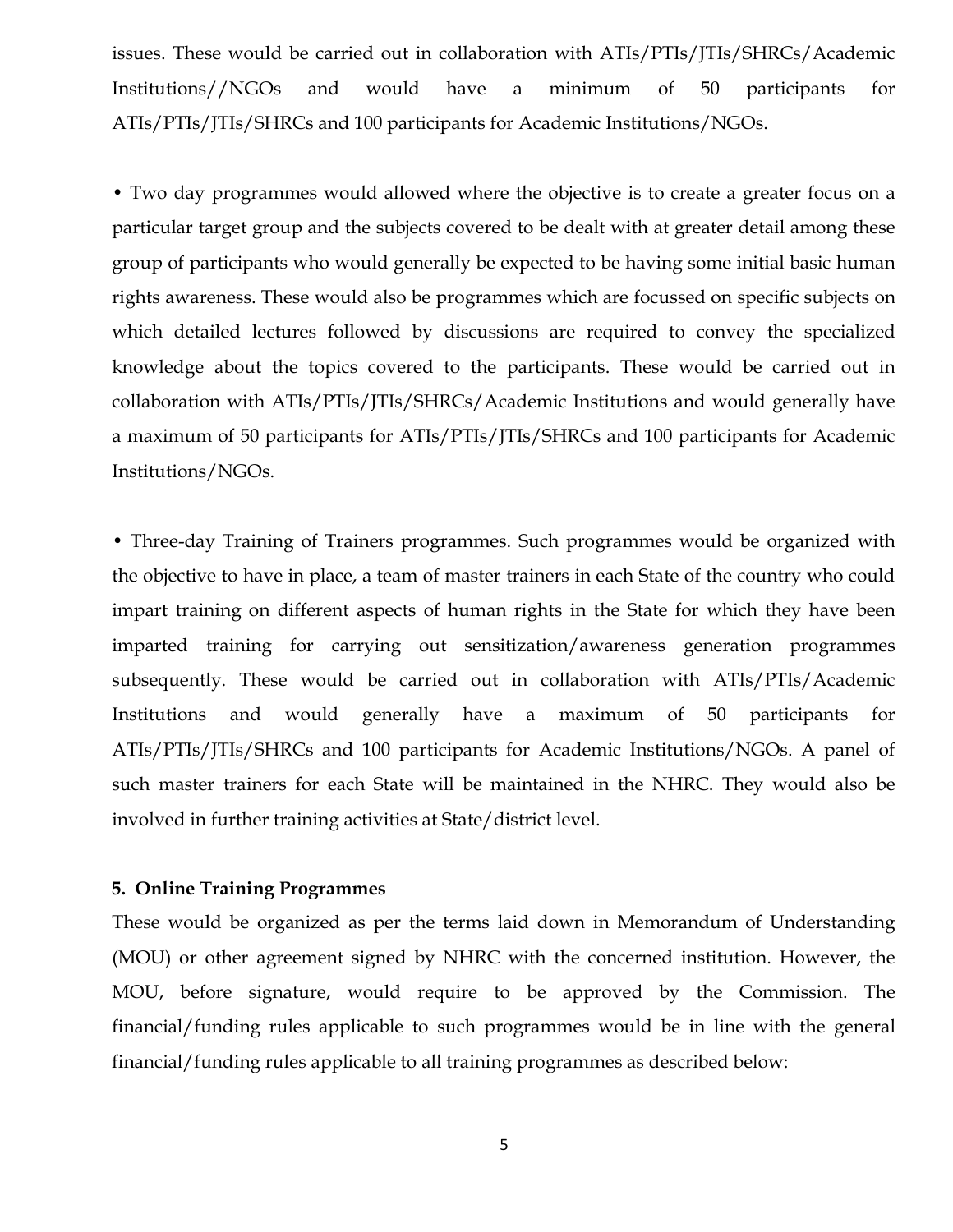### Financial/Funding Rules

| S.No.         | <b>Training Module</b> | Duration | <b>Institution Type</b>                  | <b>Total Budget</b> |
|---------------|------------------------|----------|------------------------------------------|---------------------|
|               |                        |          |                                          | Proposed (in Rs.)   |
|               |                        |          | ATIs/PTIs/JTIs/SHRCs or similar          | 75,000.00           |
| 1             | <b>Basic Training</b>  | $01$ day | Govt. institutions/NGOs                  |                     |
|               |                        |          | Academic Institutions like Universities, | 75,000.00           |
|               |                        |          | Colleges, etc.                           |                     |
|               |                        |          | ATIs/PTIs/JTIs/SHRCs or similar          | 1,50,000.00         |
| $\mathcal{P}$ | Advance Level          | 02 days  | Govt. institutions                       |                     |
|               | Training               |          | Academic Institutions like Universities, | 1,50,000.00         |
|               |                        |          | Colleges, etc.                           |                     |
|               |                        |          | ATIs/PTIs/JTIs/SHRCs or similar          | 2,25,000.00         |
| 3             | Training of            | 03 days  | Govt. institutions                       |                     |
|               | <b>Trainers</b>        |          | Academic Institutions like Universities, | 2,25,000.00         |
|               |                        |          | Colleges, etc.                           |                     |

So far, the Commission has been approving funds for conducting programmes by collaborative institutions as under:

The financial/funding rules will continue to be on the similar lines. Accordingly, in the training programmes to be organized by institutions on behalf of NHRC, funding would be provided by NHRC, after approval of the Commission, as per the following rules:

1. The basic rule for all collaborative programmes conducted through ATIs/PTIs/ JTIs /SHRCs similar Institutions would be to allow a maximum expenditure of Rs. 1,500/- per participant per day. Deduction @Rs.1,500/-per participants per day would be made, if number of participants is below than 45. The expenditure has to be strictly incurred as per the norms shown in the Annexures. No deviation shall be acceptable under any circumstances.

2. Applying the basic rule as above, for a one day basic human rights awareness programme covering 50 participants and conducted by any such institution, a maximum amount of Rs. 75,000/- would be provided. The broad head-wise norms are given at Annex. I.

3. Applying the same basic rule as above, for a two day programme, which will be largely organized to cover a particular target group of participants or a specific subject in depth, a maximum amount of Rs. 1,50,000/- can be provided for 50 participants. The broad head-wise norms are given at Annex. II.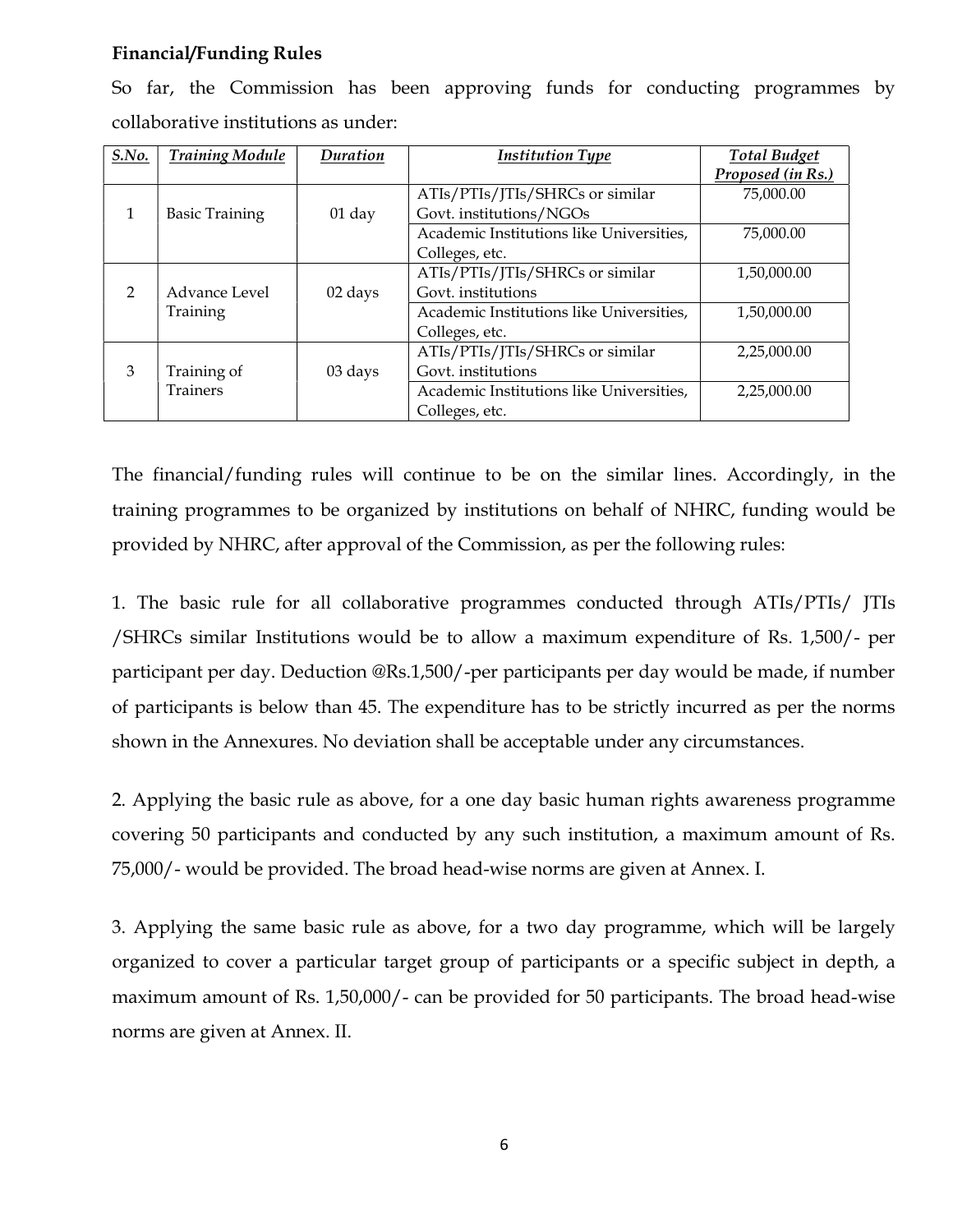4. Applying the same basic rule as above, for a three day programme, which will be largely in the form of Training of Trainers (TOT) programme, a maximum amount of Rs. 2,25,000/ would be allowed. The broad head-wise norms are given at Annex. III.

5. For one-day programmes organized by SHRCs/NGOs and Academic Institutions like universities/colleges which are generally expected to have larger than 100 participants, broad head-wise norms are given at Annex – IV & Annex – V respectively. For two and three-day programmes organised by SHRCs/academic institutions, norms as at Annex – II and Annex-III will be applicable respectively.

6. There will be certain training or other programmes which are already being conducted by an institution. If such an institution collaborates with NHRC to include a one/two day capsule on human rights to be included in such an already ongoing/worked out programme, then the maximum amount allowed to that institution by NHRC would be pro-rata on above basis, i.e. maximum amount of Rs.75,000/- for one day and so on.

7. NGO proposals for holding training programmes would be entertained only if they are suitably recommended by the concerned State/District authorities. The approval of the training programmes is on the sole discretion of the Commission.

8. For Academic Institutions like Universities/Colleges/Institutions, NAAC Accreditation and University Grants Commission(UGC) recognisation are mandatory., except for new government institutions.

9. For programmes to be organized by ATIs/PTIs/ JTIs/SHRCs/ similar institutions by hiring venue other than their own, outside their campus, the concerned institution would be allowed to make expenditure from other heads subject to overall financial limit stated above as per the duration of the programme.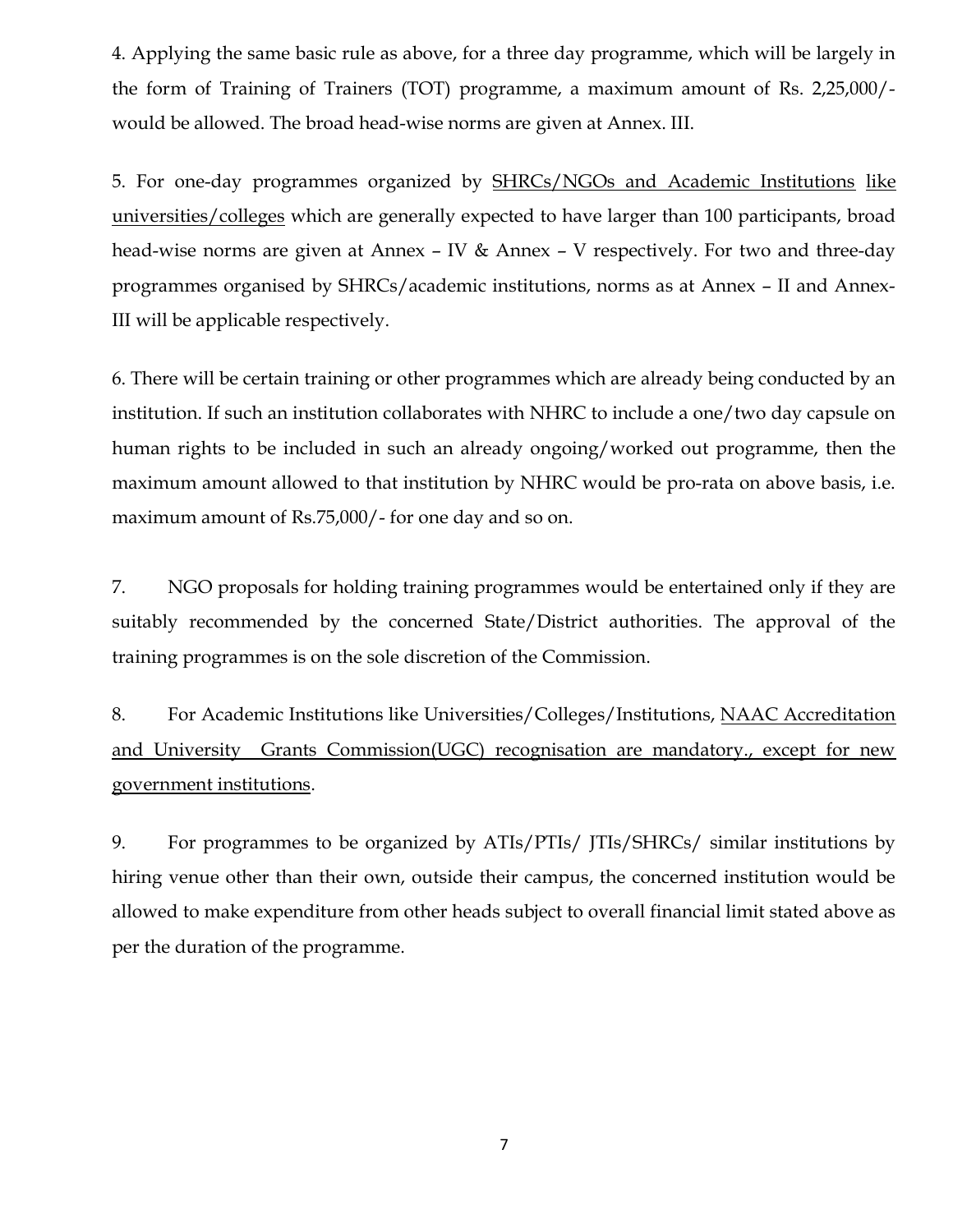## Terms and Conditions to be governed for release of budget/fund approved by the Commission

1. The part-payment which would be 50% of the approved budget by the Commission will be released after receiving following details i.e. Date, Venue and Detailed Programme Schedule of the programme (topics to be covered along with Resource persons) well in advance at least 20 days before the commencement of the programme.

2. The payment will be released through ECS/Cheque only in favour of the institution/ organization and will not be released in any personal name in any case.

3. The balance payment due from the total approved amount will only be released after receipt and settlement of following documents:

i) Utilization Certificate (GFR 19A Format only).

ii) Head-wise Expenditure Statement duly certified/audited by Chartered Accountant in case of NGO's and duly audited by Head of the Accounts Section of the concerned institution in case of ATI, PTI, JTI, Universities/ Colleges and other Government Institutions.

iii) List of participants & Resource persons with their address and telephone numbers etc.

iv) Recording /photography of each session of the programme held.

\*\*\*\*\*\*\*\*\*\*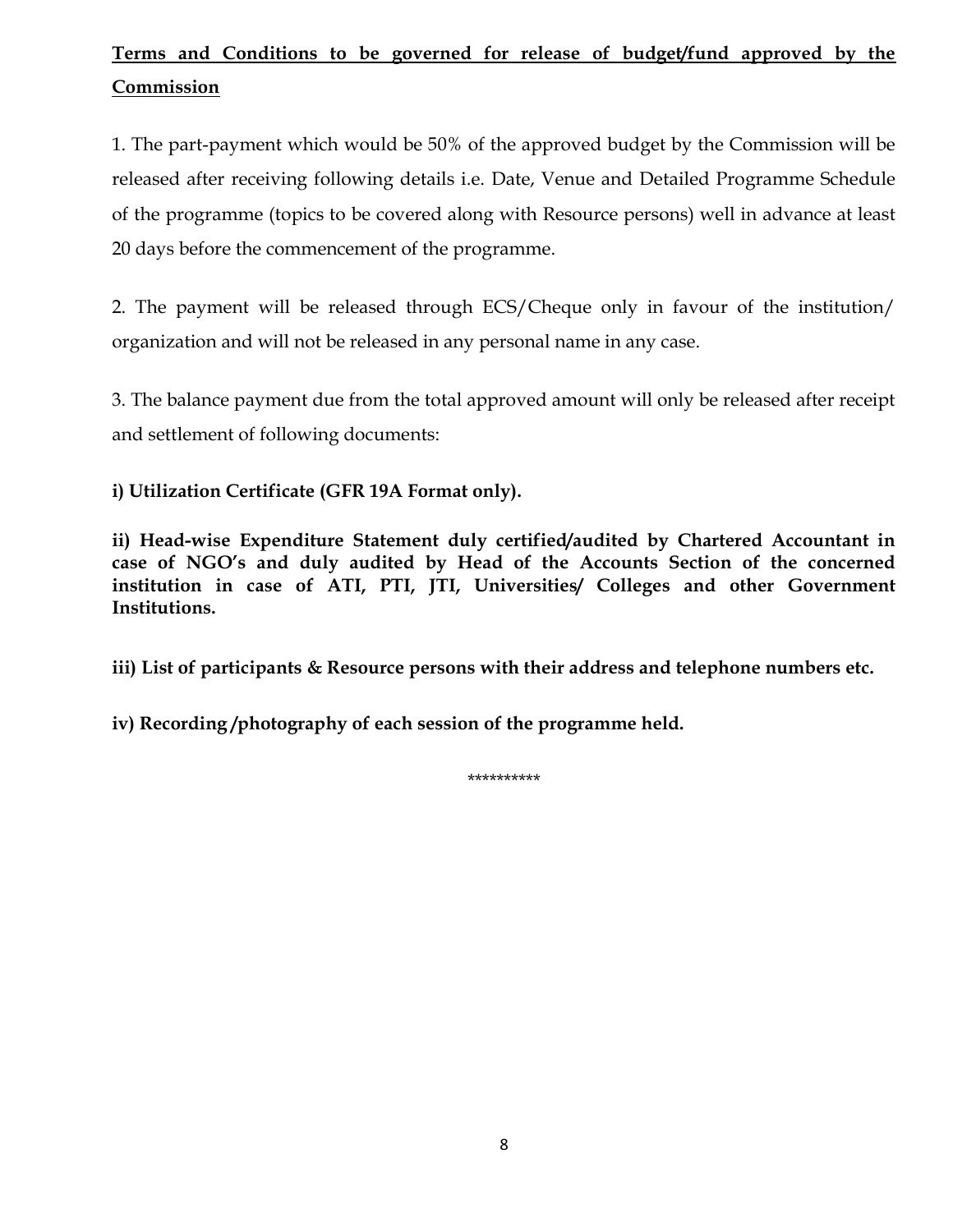## Proposed Budget for a One Day Basic Training Programme on Human Rights to be conducted by ATI/PTI/JTI/Similar Institutions

No. of Participants: Minimum 50

|                             |                                                                          | No. of Days: 1           |
|-----------------------------|--------------------------------------------------------------------------|--------------------------|
| <u>Sl.</u>                  | <b>Item of Expenditure</b>                                               | <b>Total Expenditure</b> |
| $\underline{\mathrm{No}}$ . |                                                                          | (In Rs.)                 |
| 1.                          | Boarding & Lodging Charges @ Rs.800/- per participant                    | 40,000.00                |
|                             |                                                                          |                          |
| 2                           | Honorarium and TA for 4 Resource Persons @ Rs.3,000/- per                | 12,000.00                |
|                             | Resource Person for taking session of 1 <sup>1</sup> / <sub>2</sub> Hrs. |                          |
|                             |                                                                          |                          |
| 3                           | Training related Expenses including Training Kit @ Rs.200/-              | 10,000.00                |
|                             | per participant                                                          |                          |
|                             |                                                                          |                          |
| $\overline{4}$              | Misc. & Contingencies inclusive of Hall charges,                         | 13,000.00                |
|                             | Recording/Photography, etc.*                                             |                          |
|                             |                                                                          |                          |
|                             | Total                                                                    | 75,000.00                |
|                             | Grant to be accorded by the NHRC**                                       | 75,000.00                |
|                             |                                                                          |                          |

\* Deduction done, if payment made in the name of Logistics, Staff & other support.

\*\* @ Rs.1,500/- per participant per day. Maximum budget allowed would be Rs.75,000/- for 50 participants. Deduction made @Rs.1,500/- per participants, if number of participants is less than 45.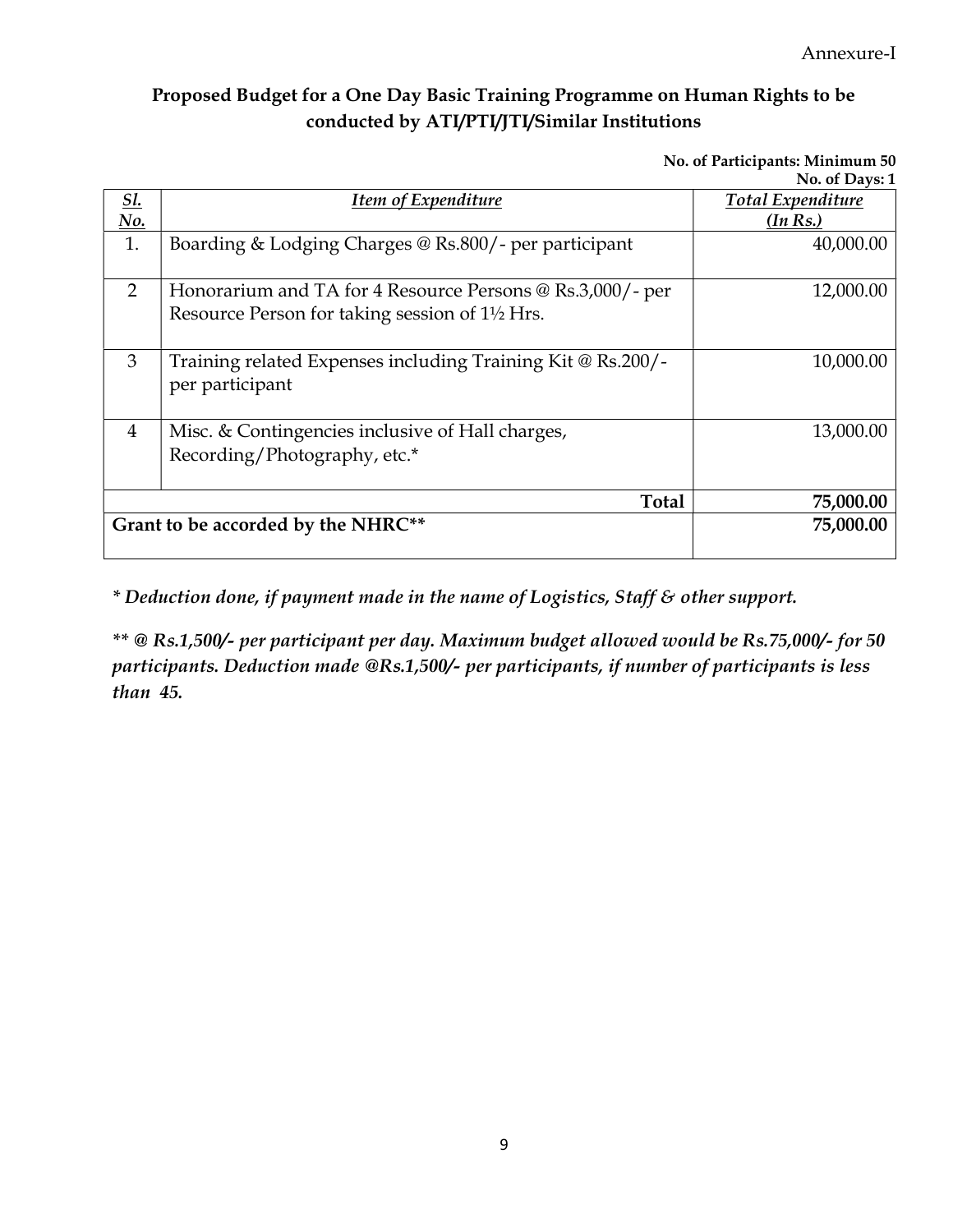Annexure-II

## Proposed Budget for a Two Days Advance Level Training Programme on Human Rights to be conducted by ATI/PTI/JTI/Similar Institutions

No. of Participants: Minimum 50

|                                     |                                                             | No. of Days: 2           |
|-------------------------------------|-------------------------------------------------------------|--------------------------|
| <u>Sl.</u>                          | <b>Item of Expenditure</b>                                  | <b>Total Expenditure</b> |
| $\underline{No.}$                   |                                                             | (In Rs.)                 |
| 1.                                  | Boarding & Lodging Charges @ Rs.900/- per participant per   | 90,000.00                |
|                                     | day                                                         |                          |
|                                     |                                                             |                          |
| 2                                   | Honorarium and TA for 8 Resource Persons @ Rs.3,000/- per   | 24,000.00                |
|                                     | Resource Person for taking session of 1½ Hrs.               |                          |
|                                     |                                                             |                          |
| 3                                   | Training related Expenses including Training Kit @ Rs.320/- | 16,000.00                |
|                                     | per participant                                             |                          |
|                                     |                                                             |                          |
| $\overline{4}$                      | Misc. & Contingencies inclusive of Hall charges,            | 20,000.00                |
|                                     | Recording/Photography, etc.*                                |                          |
|                                     |                                                             |                          |
|                                     | <b>Total</b>                                                | 1,50,000.00              |
|                                     |                                                             |                          |
| Grant to be accorded by the NHRC* * |                                                             | 1,50,000.00              |
|                                     |                                                             |                          |

\* Deduction done, if payment made in the name of Logistics, Staff & other support.

\*\* @ Rs.1,500/- per participant per day. Maximum budget allowed would be Rs.1,50,000/- for 50 participants. Deduction made @Rs.1,500/- per participant per day, if number of participants is less than 45.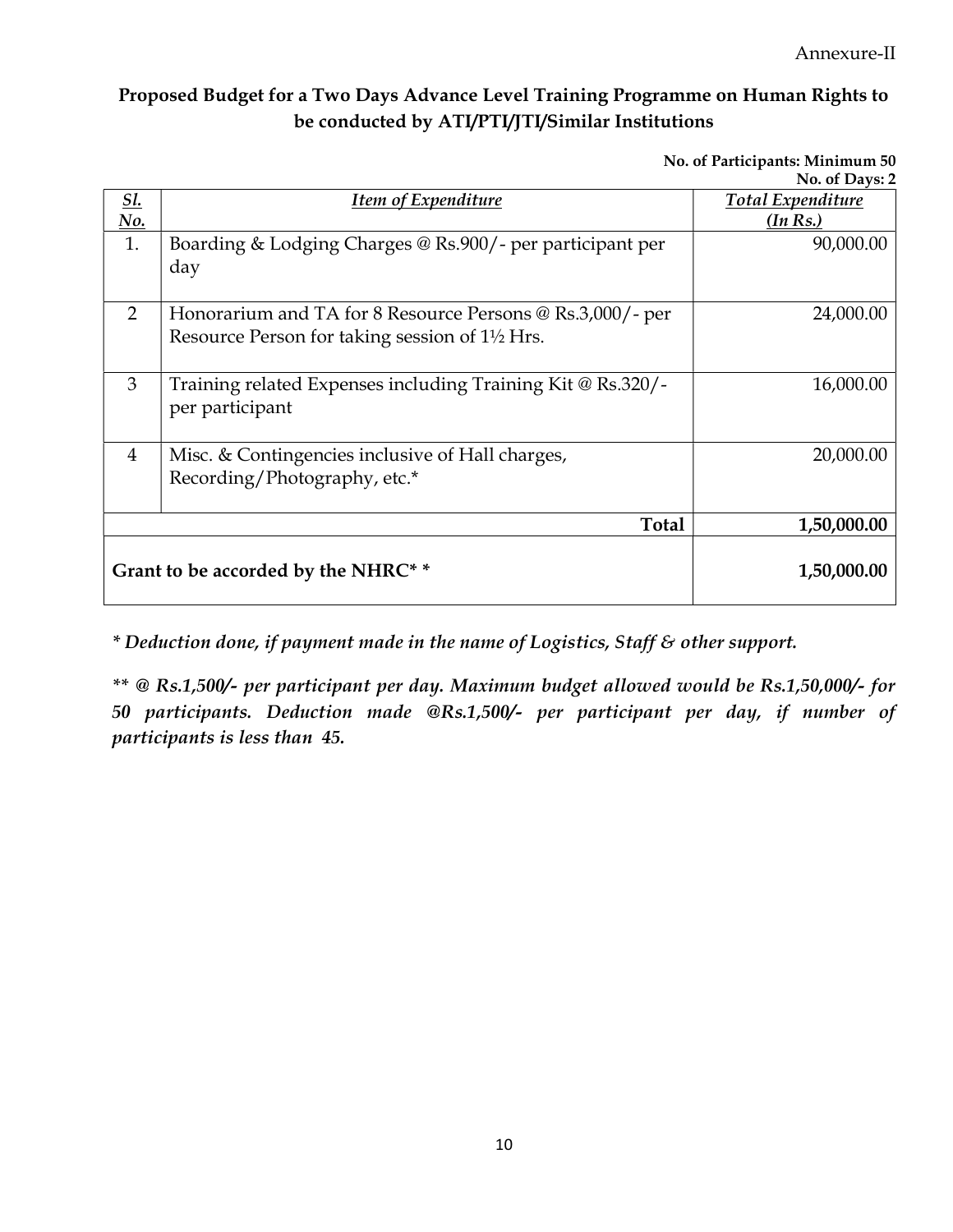Annexure-III

## Proposed Budget for a Three Days Training of Trainers Programme on Human Rights to be conducted by ATI/PTI/JTI/Similar Institutions

No. of Participants: Minimum 50

|            |                                                                                                                                        | No. of Days: 3           |
|------------|----------------------------------------------------------------------------------------------------------------------------------------|--------------------------|
| <u>Sl.</u> | <b>Item of Expenditure</b>                                                                                                             | <b>Total Expenditure</b> |
| <u>No.</u> |                                                                                                                                        | (In Rs.)                 |
| 1.         | Boarding & Lodging Charges @ Rs.900/- per participant                                                                                  | 1,35,000.00              |
| 2          | Honorarium and TA for 12 Resource Persons @ Rs.3,000/- per<br>Resource Person for taking session of 1 <sup>1</sup> / <sub>2</sub> Hrs. | 36,000.00                |
| 3          | Training related Expenses including Training Kit @ Rs.320/-<br>per participant                                                         | 16,000.00                |
| 4          | Misc. & Contingencies inclusive of Hall charges,<br>Recording/Photography, etc.*                                                       | 38,000.00                |
|            | <b>Total</b>                                                                                                                           | 2,25,000.00              |
|            | Grant to be accorded by the NHRC* *                                                                                                    | 2,25,000.00              |

\* Deduction done, if payment made in the name of Logistics, Staff & other support.

\*\* @ Rs.1,500/- per participant per day. Maximum budget allowed would be Rs.2,25,000/- for 50 participants. Deduction made @Rs.1,500/- per participants, if number of participants is less than 45.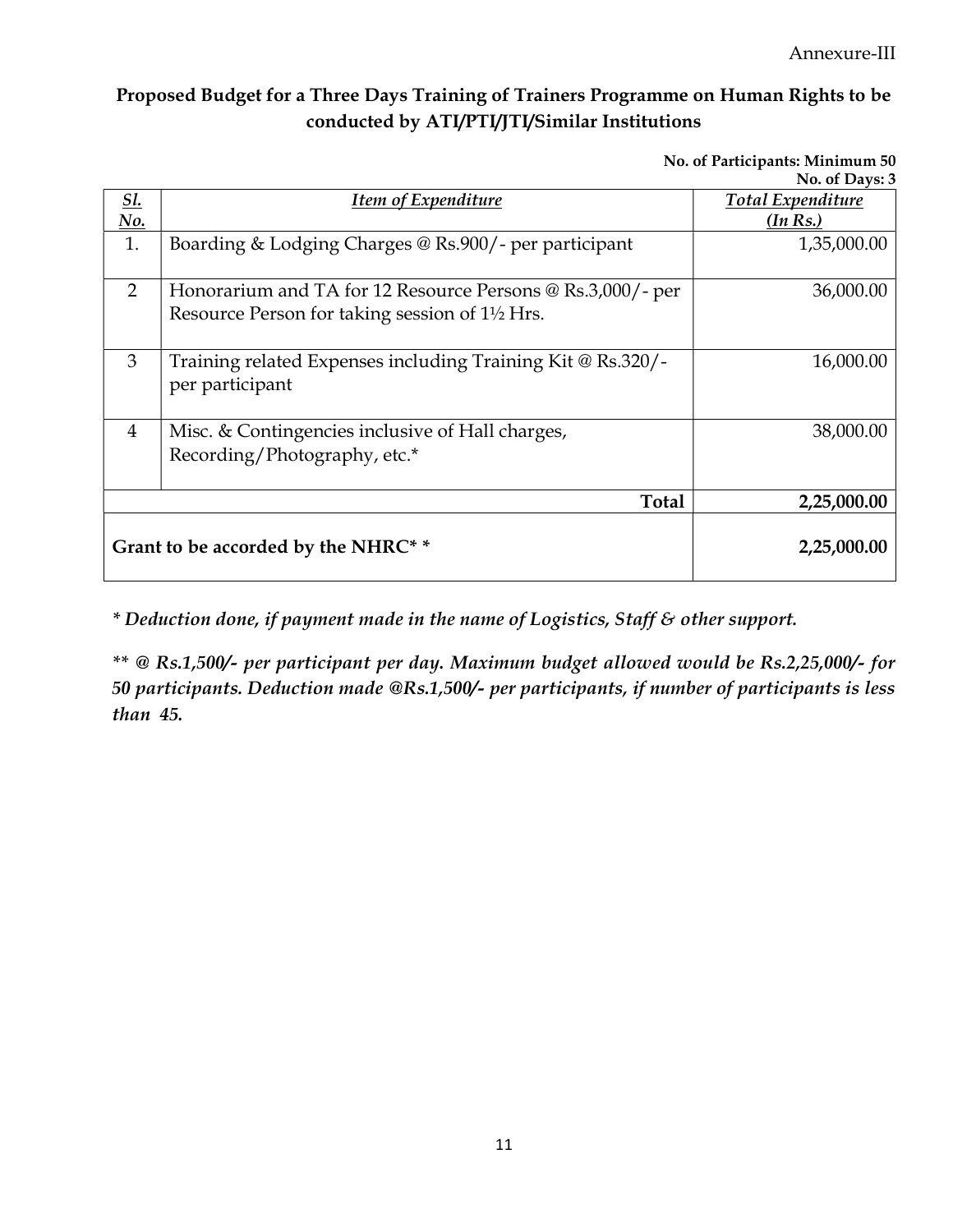### Proposed Budget for a One Day Basic Training Programme on Human Rights to be conducted by NGOs/SHRCs

No. of Participants: 100

|                                                |                                                             | No. of Days: 1           |
|------------------------------------------------|-------------------------------------------------------------|--------------------------|
| <u>Sl.</u>                                     | <u><b>Item of Expenditure</b></u>                           | <b>Total Expenditure</b> |
| <u>No.</u>                                     |                                                             | (In Rs.)                 |
| 1.                                             | Meals & Tea Charges $\omega$ Rs.350/- per participant       | 35,000.00                |
|                                                |                                                             |                          |
| $\overline{2}$                                 | Honorarium and TA for 4 Resource Persons @ Rs.3,000/- per   | 12,000.00                |
|                                                | Resource Person for taking session of 1½ Hrs.               |                          |
|                                                |                                                             |                          |
| 3                                              | Training related Expenses including Training Kit @ Rs.100/- | 10,000.00                |
|                                                | per participant                                             |                          |
|                                                |                                                             |                          |
| 4                                              | Misc. & Contingencies inclusive of Hall charges,            | 18,000.00                |
|                                                | Recording/Photography, etc.                                 |                          |
|                                                |                                                             |                          |
|                                                | Total*                                                      | 75,000.00                |
| Contribution of the Institution/Organisation** |                                                             | 7,500.00                 |
| Grant to be accorded by the NHRC               |                                                             | 67,500.00                |
|                                                |                                                             |                          |

\* Maximum budget allowed would be Rs.75,000/-(inclusive of Institution/Organisation contribution + Grant in aid of NHRC) and excess would be borne by the concerned apart from their institution/ organization contribution.

\*\*Financial contribution by concerned Institution is exclusive of Logistics, Staff and other support.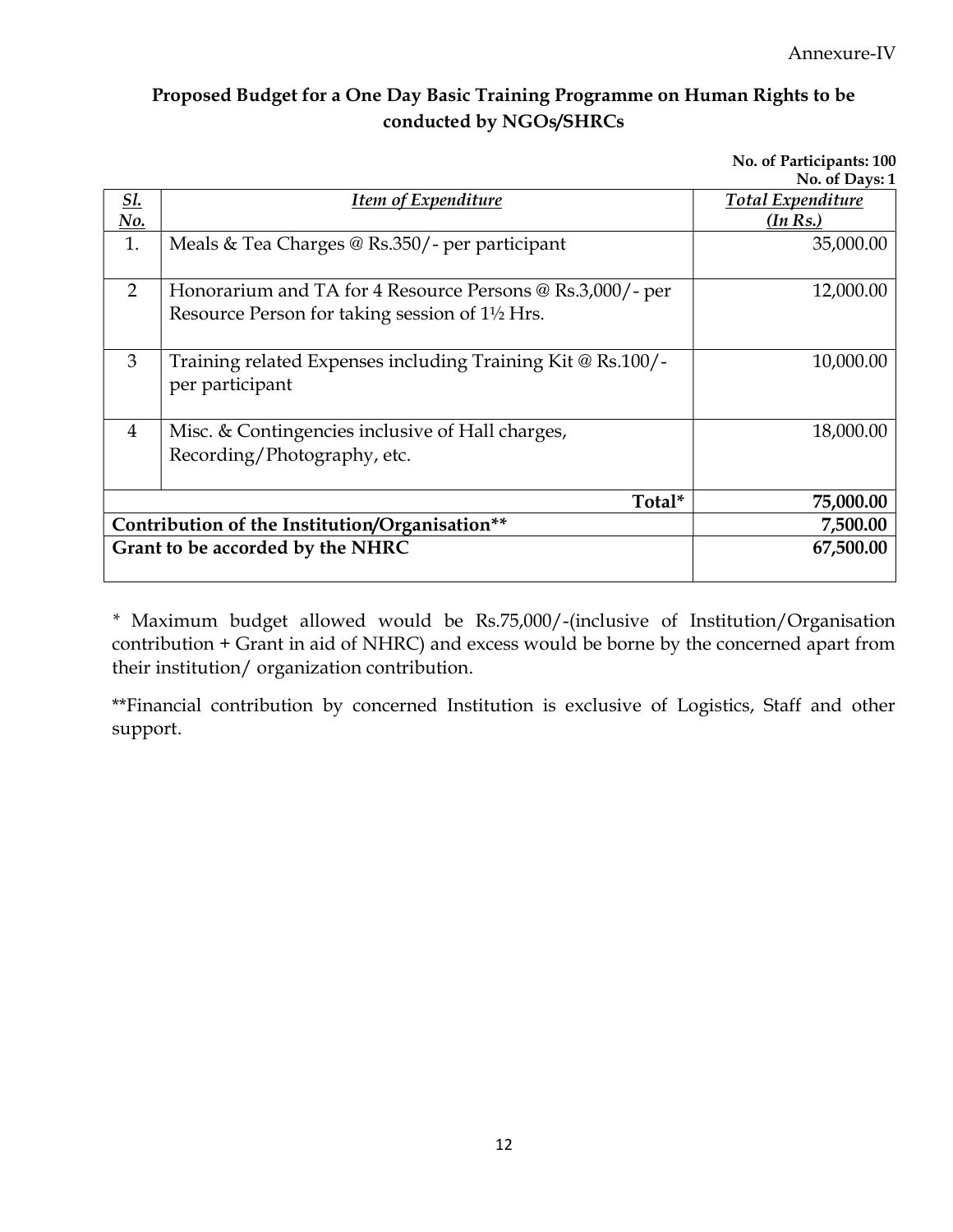No. of Participants: 100

## Proposed Budget for a One Day Basic Training Programme on Human Rights for Universities/Colleges

|                                                |                                                                                                            | No. of Days: 1           |
|------------------------------------------------|------------------------------------------------------------------------------------------------------------|--------------------------|
| <u>Sl.</u>                                     | <b>Item of Expenditure</b>                                                                                 | <b>Total Expenditure</b> |
| $\underline{No.}$                              |                                                                                                            | (In Rs.)                 |
| 1.                                             | Meals & Tea Charges @ Rs.350/- per participant                                                             | 35,000.00                |
| 2                                              | Honorarium and TA for 4 Resource Persons @ Rs.3,000/- per<br>Resource Person for taking session of 1½ Hrs. | 12,000.00                |
| 3                                              | Training related Expenses including Training Kit @ Rs.130/-<br>per participant                             | 13,000.00                |
| 4                                              | Misc. & Contingencies inclusive of Hall charges,<br>Recording/Photography, etc.                            | 15,000.00                |
|                                                | Total*                                                                                                     | 75,000.00                |
| Contribution of the Institution/Organisation** |                                                                                                            | 7,500.00                 |
|                                                | Grant to be accorded by the NHRC                                                                           | 67,500.00                |

\* Maximum budget allowed would be Rs.75,000/-(inclusive of Institution/Organisation contribution + Grant in aid of NHRC) and excess would be borne by the concerned apart from their institution/ organization contribution.

\*\*Financial contribution by concerned Institution is exclusive of Logistics, Staff and other support.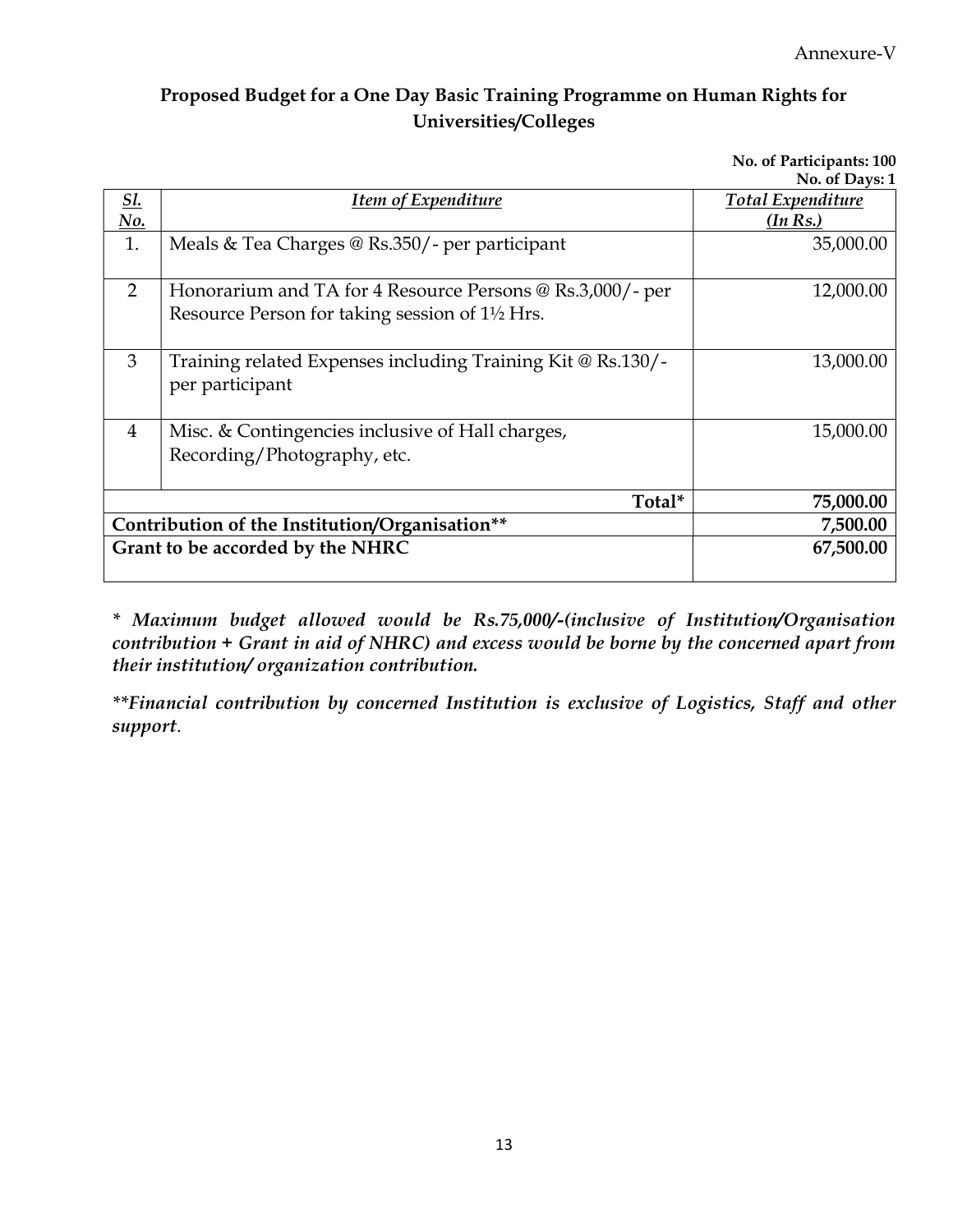# ONE DAY BASIC TRAINING PROGRAMME ON HUMAN RIGHTS

| 09.30 a.m. - 10.00 a.m.    | Registration                                                                                                                                           |
|----------------------------|--------------------------------------------------------------------------------------------------------------------------------------------------------|
| <b>SESSION I</b>           | <b>Introduction to Human Rights</b>                                                                                                                    |
| 10.00 a.m. $-11.30$ a.m.   | Constitutional provisions                                                                                                                              |
|                            | Universal Declaration on Human Rights, 1948                                                                                                            |
|                            | International Covenants regarding Human Rights                                                                                                         |
| $11.30$ a.m. $-11.45$ a.m. | Tea Break                                                                                                                                              |
| <b>SESSION II</b>          | Human Rights Institutions in India                                                                                                                     |
| 11.45 a.m. - 01.15 p.m     | Protection of Human Rights Act, 1993                                                                                                                   |
|                            | Composition and functioning of NHRC/SHRCs                                                                                                              |
|                            | Other National/State Commissions                                                                                                                       |
| $01.15$ p.m. $-01.45$ p.m. | Lunch Break                                                                                                                                            |
| <b>SESSION III</b>         | <b>Rights of Women and Children</b>                                                                                                                    |
| $01.45$ p.m. - 03.15 p.m.  | UN Convention on the Elimination of All Forms of Discrimination<br>against Women, 1979 and its optional protocols                                      |
|                            | UN Convention on the Rights of the Child, 1989 and its optional<br>protocols                                                                           |
| $03.15$ p.m. $-03.30$ p.m. | Tea Break                                                                                                                                              |
| <b>SESSION IV</b>          | Rights of other vulnerable groups                                                                                                                      |
|                            | Bonded Labour Issues & the Bonded Labour System (Abolition) Act,<br>1976                                                                               |
| 03.30 p.m. $-5.00$ p.m     | Child Labour Issues & Child Labour (Prohibition and Regulation)<br>Act, 1986                                                                           |
|                            | SC/ST issues & Scheduled Caste and Scheduled Tribe (Prevention of<br>Atrocities) Act, 1989, Civil Liberties Act, 1988 & The Forest Rights<br>Act, 2006 |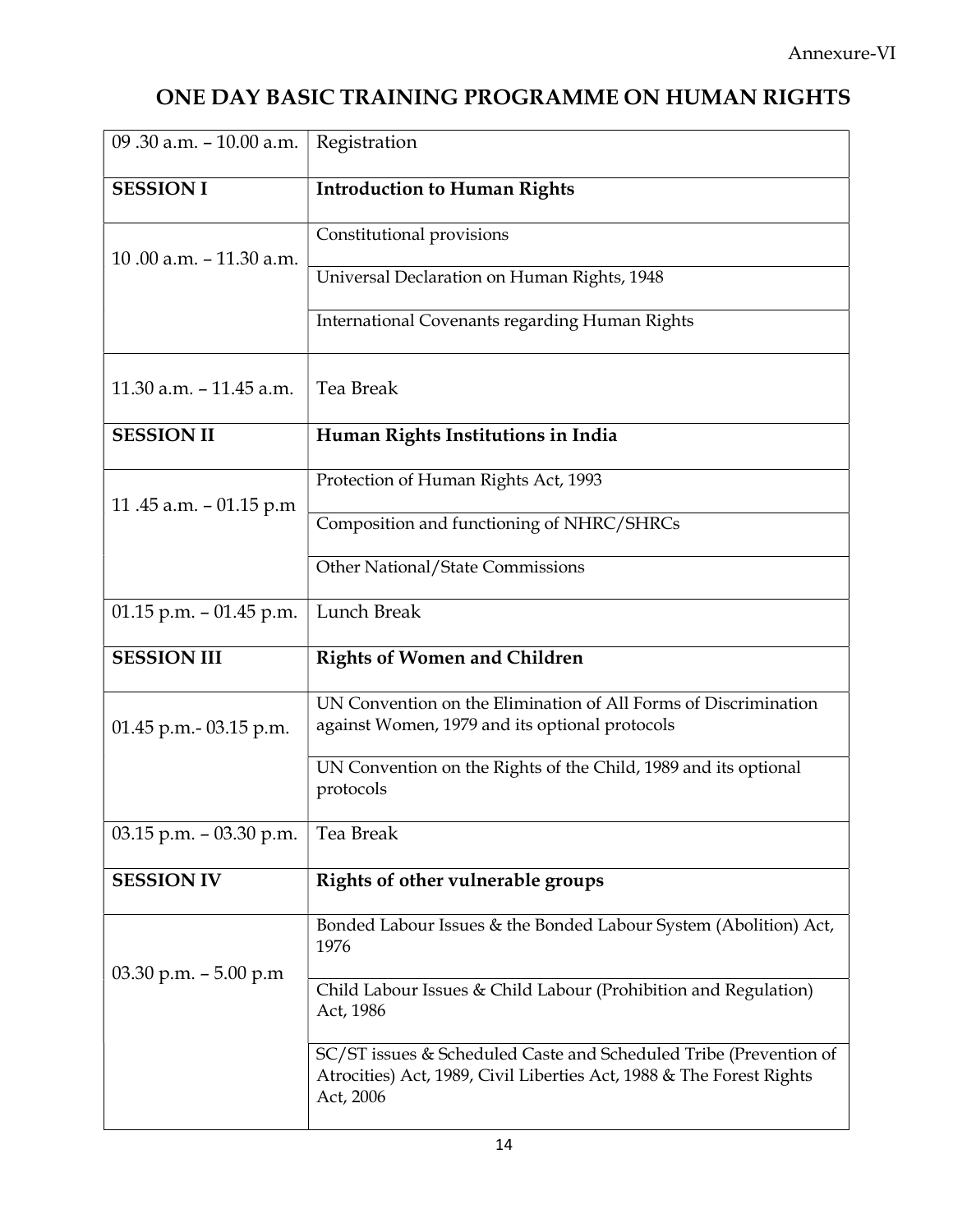# ONE DAY TRAINING PROGRAMME ON WOMEN RIGHTS

| 09.30 a.m. - 10.00 a.m.    | Registration                                                      |
|----------------------------|-------------------------------------------------------------------|
| <b>SESSION I</b>           | <b>Introduction to Human Rights</b>                               |
|                            | Constitutional provisions                                         |
| 10.00 a.m. $-11.30$ a.m.   | Universal Declaration on Human Rights, 1948                       |
|                            | International Covenants regarding Human Rights                    |
|                            | Protection of Human Rights Act, 1993                              |
|                            | Composition and functioning of NHRC/SHRCs                         |
| $11.30$ a.m. $-11.45$ a.m. | Tea Break                                                         |
| <b>SESSION II</b>          | <b>Rights of Women</b>                                            |
|                            | UN Convention on the Elimination of All Forms of Discrimination   |
| 11.45 a.m. $-$ 01.15 p.m   | against Women, 1979 and its optional protocols                    |
|                            | Indian Constitution Provisions for Protection of Rights of Women  |
|                            | Composition and functioning of NWC/SWCs                           |
| 01.15 p.m. $-$ 01.45 p.m.  | Lunch Break                                                       |
| <b>SESSION III</b>         | <b>Rights of Women contd.</b>                                     |
|                            | Sexual Harassment of Women at Workplace & Complaints<br>Mechanism |
| $01.45$ p.m. - 03.15 p.m.  | Women trafficking                                                 |
|                            | Violence against women                                            |
|                            | Protection of Women from Domestic Violence Act, 2005              |
|                            | Female foeticide and Pre-Conception and Pre-Natal Diagnostic      |
|                            | Techniques (Prohibition of Sex Selection) Act, 2003               |
|                            | Issues relating to women of disadvantaged sections like SC/ST or  |
|                            | persons with disability                                           |
| $03.15$ p.m. $-03.30$ p.m. | Tea Break                                                         |
| <b>SESSION IV</b>          | <b>Rights of Women contd.</b>                                     |
|                            | Reproductive and Maternal Health                                  |
| 03.30 p.m. $-5.00$ p.m.    | Nutritional deficiencies among women                              |
|                            | <b>Education and Employment issues</b>                            |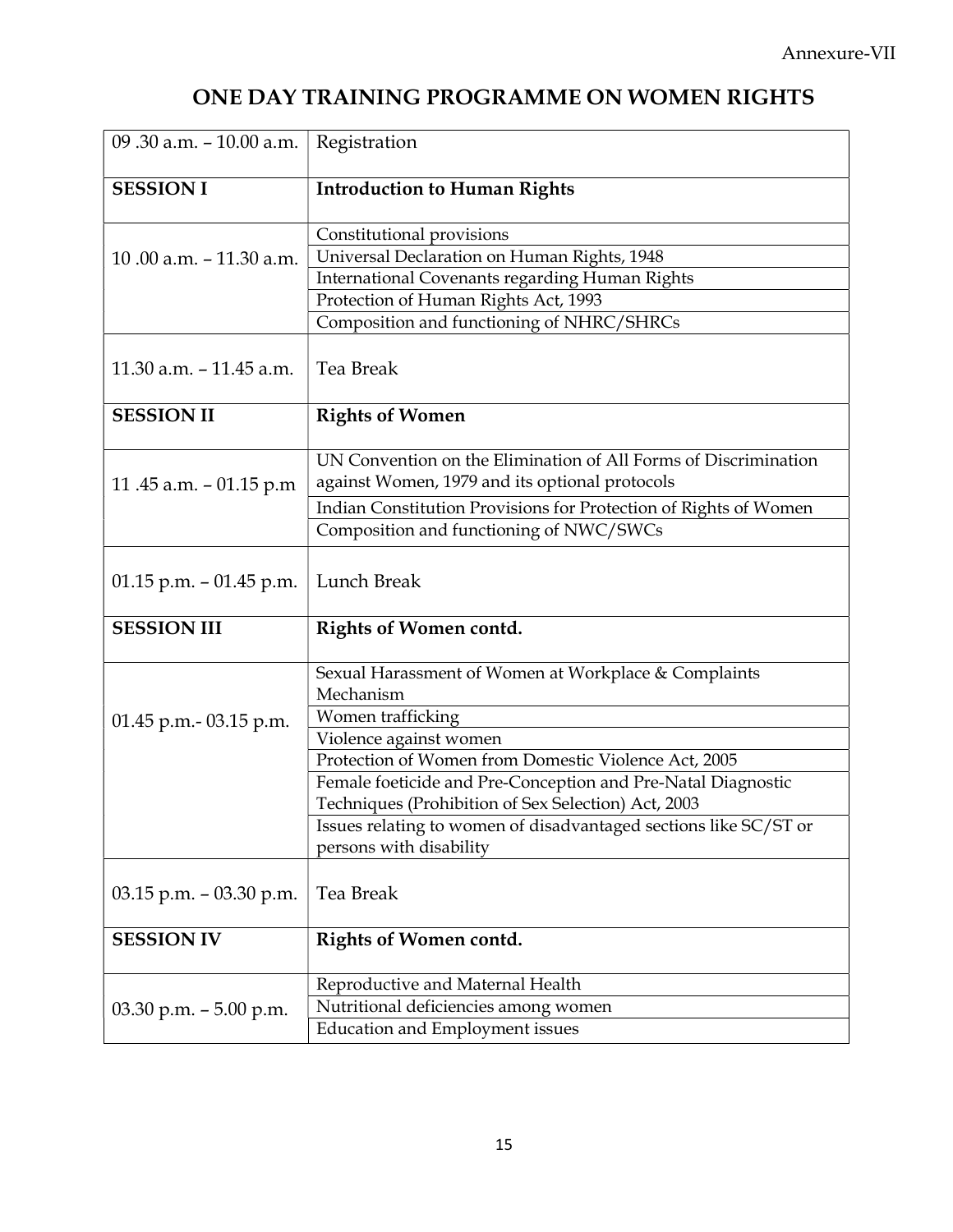# ONE DAY TRAINING PROGRAMME ON RIGHTS OF CHILD

| 09.30 a.m. - 10.00 a.m.    | Registration                                                                                                                                                 |
|----------------------------|--------------------------------------------------------------------------------------------------------------------------------------------------------------|
| <b>SESSION I</b>           | <b>Introduction to Human Rights</b>                                                                                                                          |
|                            | Constitutional provisions                                                                                                                                    |
| 10.00 a.m. $-11.30$ a.m.   | Universal Declaration on Human Rights, 1948                                                                                                                  |
|                            | <b>International Covenants regarding Human Rights</b>                                                                                                        |
|                            | Protection of Human Rights Act, 1993                                                                                                                         |
|                            | Composition and functioning of NHRC/SHRCs/NCPCR                                                                                                              |
| 11.30 a.m. - 11.45 a.m.    | Tea Break                                                                                                                                                    |
| <b>SESSION II</b>          | <b>Rights of Child</b>                                                                                                                                       |
|                            | UN Convention on the rights of the child and its optional<br>protocols                                                                                       |
| 11.45 a.m. $-$ 01.15 p.m   | $\triangleright$ Right to survival and development                                                                                                           |
|                            | $\triangleright$ Right to participation                                                                                                                      |
|                            | $\triangleright$ Right to protection                                                                                                                         |
| $01.15$ p.m. $-01.45$ p.m. | Lunch Break                                                                                                                                                  |
| <b>SESSION III</b>         | Rights of Child contd.                                                                                                                                       |
| $01.45$ p.m. $-03.15$ p.m. | Right to Free and Compulsory Education Act, 2009<br>Child Labour Issues & Child Labour (Prohibition and<br>Regulation) Act, 1986                             |
| $03.15$ p.m. $-03.30$ p.m. | Tea Break                                                                                                                                                    |
| <b>SESSION IV</b>          | Rights of Child contd.                                                                                                                                       |
| $03.30$ p.m. $-5.00$ p.m.  | The Juvenile Justice (Care and Protection of Children) Act, 2000<br>The Protection of Children from Sexual Offences (POCSO) Act,<br>2012<br>Missing Children |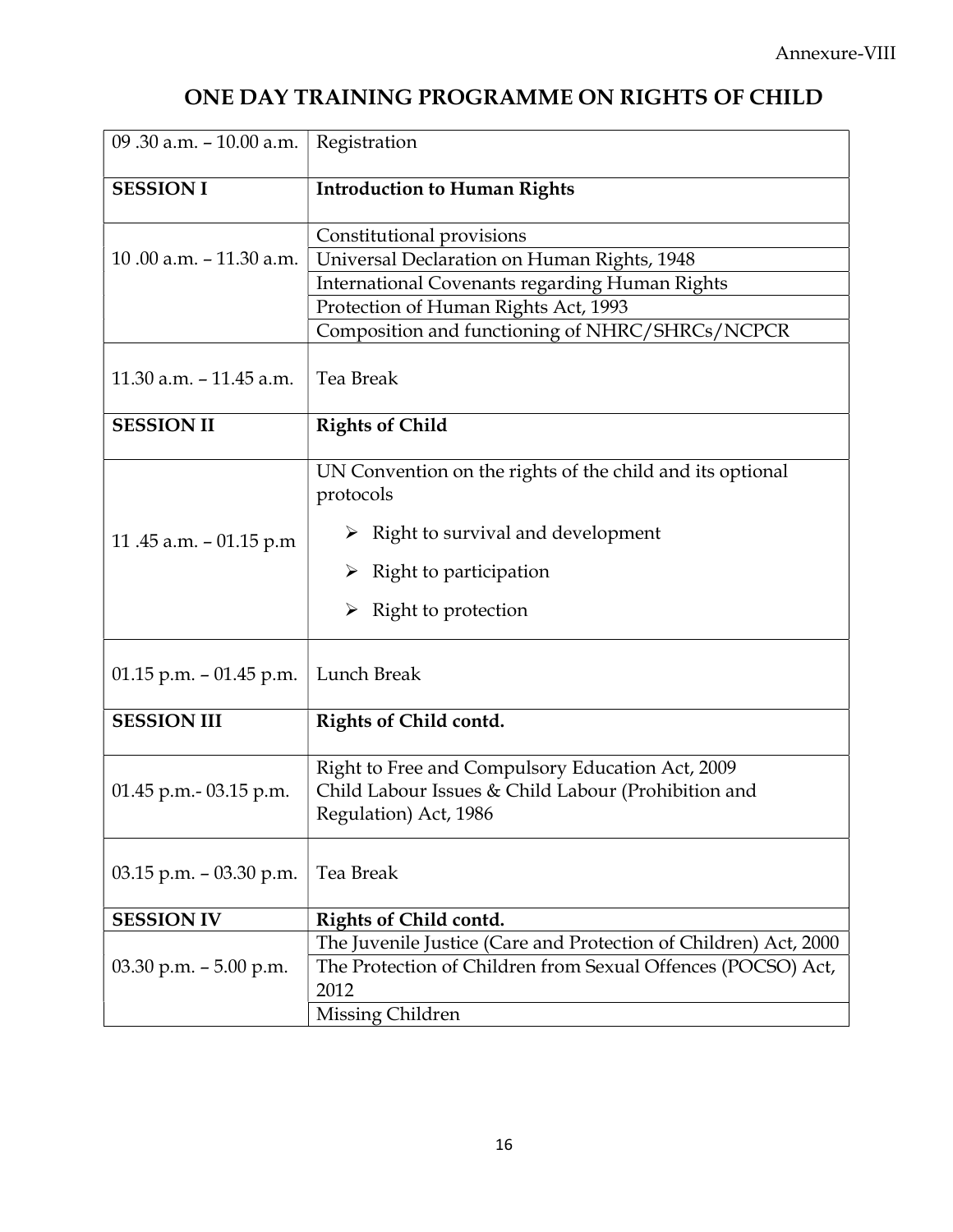## ONE DAY TRAINING PROGRAMME ON HUMAN RIGHTS FOR POLICE PERSONNEL

| 09.30 a.m. - 10.00 a.m.    | Registration                                                                                                                                |
|----------------------------|---------------------------------------------------------------------------------------------------------------------------------------------|
| <b>SESSION I</b>           | <b>Introduction to Human Rights</b>                                                                                                         |
|                            | Constitutional provisions                                                                                                                   |
| 10.00 a.m. $-11.30$ a.m.   | Universal Declaration on Human Rights, 1948                                                                                                 |
|                            | <b>International Covenants regarding Human Rights</b>                                                                                       |
|                            | Protection of Human Rights Act, 1993                                                                                                        |
|                            | Composition and functioning of NHRC/SHRCs/Other                                                                                             |
|                            | National/State Commissions                                                                                                                  |
| 11.30 a.m. - 11.45 a.m.    | Tea Break                                                                                                                                   |
| <b>SESSION II</b>          | <b>Human Rights and Police</b>                                                                                                              |
|                            | Arrest Guidelines and Legal Provisions                                                                                                      |
| 11.45 a.m. $-$ 01.15 p.m   | Custodial Torture/Death                                                                                                                     |
|                            | Deaths in Police Action/Disappearances                                                                                                      |
|                            | Issues relating to Undertrial Prisoners                                                                                                     |
| 01.15 p.m. $-$ 01.45 p.m.  | Lunch Break                                                                                                                                 |
| <b>SESSION III</b>         | <b>Rights of Women and Children</b>                                                                                                         |
|                            | Violence against Women and Protection of Women from Domestic<br>Violence Act, 2005                                                          |
|                            | Female foeticide and Pre-Conception and Pre-Natal Diagnostic<br>Techniques (Prohibition of Sex Selection) Act, 2003                         |
| 01.45 p.m. - 03.15 p.m.    | The Juvenile Justice (Care and Protection of Children) Act, 2000                                                                            |
|                            | The Protection of Children from Sexual Offences (POCSO) Act, 2012.                                                                          |
|                            | Trafficking of Women and Children/missing children/street                                                                                   |
|                            | children                                                                                                                                    |
| $03.15$ p.m. $-03.30$ p.m. | Tea Break                                                                                                                                   |
| <b>SESSION IV</b>          | Rights of other vulnerable groups                                                                                                           |
|                            | Bonded Labour Issues & the Bonded Labour System (Abolition) Act,<br>1976                                                                    |
| 03.30 p.m. $-5.00$ p.m.    | Child Labour Issues & Child Labour (Prohibition and Regulation)<br>Act, 1986                                                                |
|                            | SC/ST Issues & Scheduled Caste and Scheduled Tribe (Prevention of<br>Atrocities) Act, 1989, Civil Liberties Act, 1988 and The Forest Rights |
|                            | Act, 2006                                                                                                                                   |
|                            | Mental Health Issues                                                                                                                        |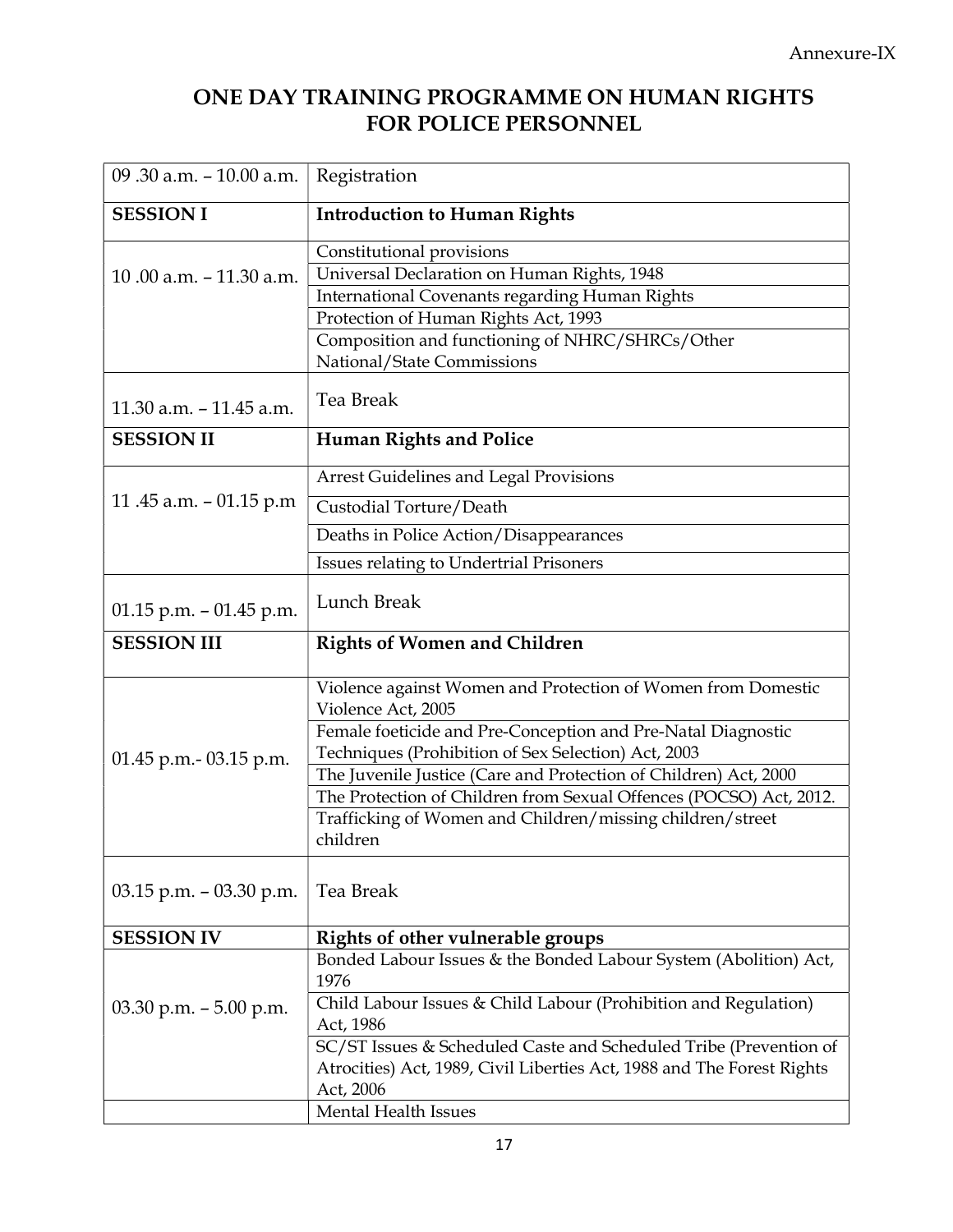## TWO DAYS TRAINING PROGRAMME ON HUMAN RIGHTS FOR POLICE PERSONNEL

| $DAY-1$                                                |                                                                                                                            |  |
|--------------------------------------------------------|----------------------------------------------------------------------------------------------------------------------------|--|
| Registration & Inauguration<br>09.30 a.m. - 10.00 a.m. |                                                                                                                            |  |
| <b>SESSION I</b>                                       | <b>Introduction to Human Rights</b>                                                                                        |  |
| 10.00 a.m. $-11.30$ a.m.                               | Constitutional provisions<br>Universal Declaration on Human Rights, 1948<br>International Covenants regarding Human Rights |  |
| $11.30$ a.m. $-11.45$ a.m.                             | <b>Tea Break</b>                                                                                                           |  |
| <b>SESSION II</b>                                      | Human Rights Institutions in India                                                                                         |  |
|                                                        | Protection of Human Rights Act, 1993                                                                                       |  |
| 11.45 a.m. $-$ 01.15 p.m                               | Composition and functioning of NHRC/SHRCs                                                                                  |  |
|                                                        | Other National/State Commissions                                                                                           |  |
| 01.15 p.m. $-$ 01.45 p.m.                              | Lunch Break                                                                                                                |  |
| <b>SESSION III</b>                                     | <b>Custodial Violence/Police Action</b>                                                                                    |  |
|                                                        | Arrest Guidelines and Legal Provisions                                                                                     |  |
| $01.45$ p.m. $-03.15$ p.m.                             | Custodial Torture/Death - NHRC Guidelines                                                                                  |  |
|                                                        | Deaths in Police Action/Disappearances - NHRC Guidelines<br>Issues relating to Undertrial Prisoners                        |  |
|                                                        |                                                                                                                            |  |
| $03.15$ p.m. $-03.30$ p.m.                             | Tea Break                                                                                                                  |  |
| <b>SESSION IV</b>                                      | <b>Prison Related Issues</b>                                                                                               |  |
|                                                        | <b>Rights of Under-trials</b>                                                                                              |  |
| $03.30$ p.m. $-5.00$ p.m.                              | Remission/Parole Issues                                                                                                    |  |